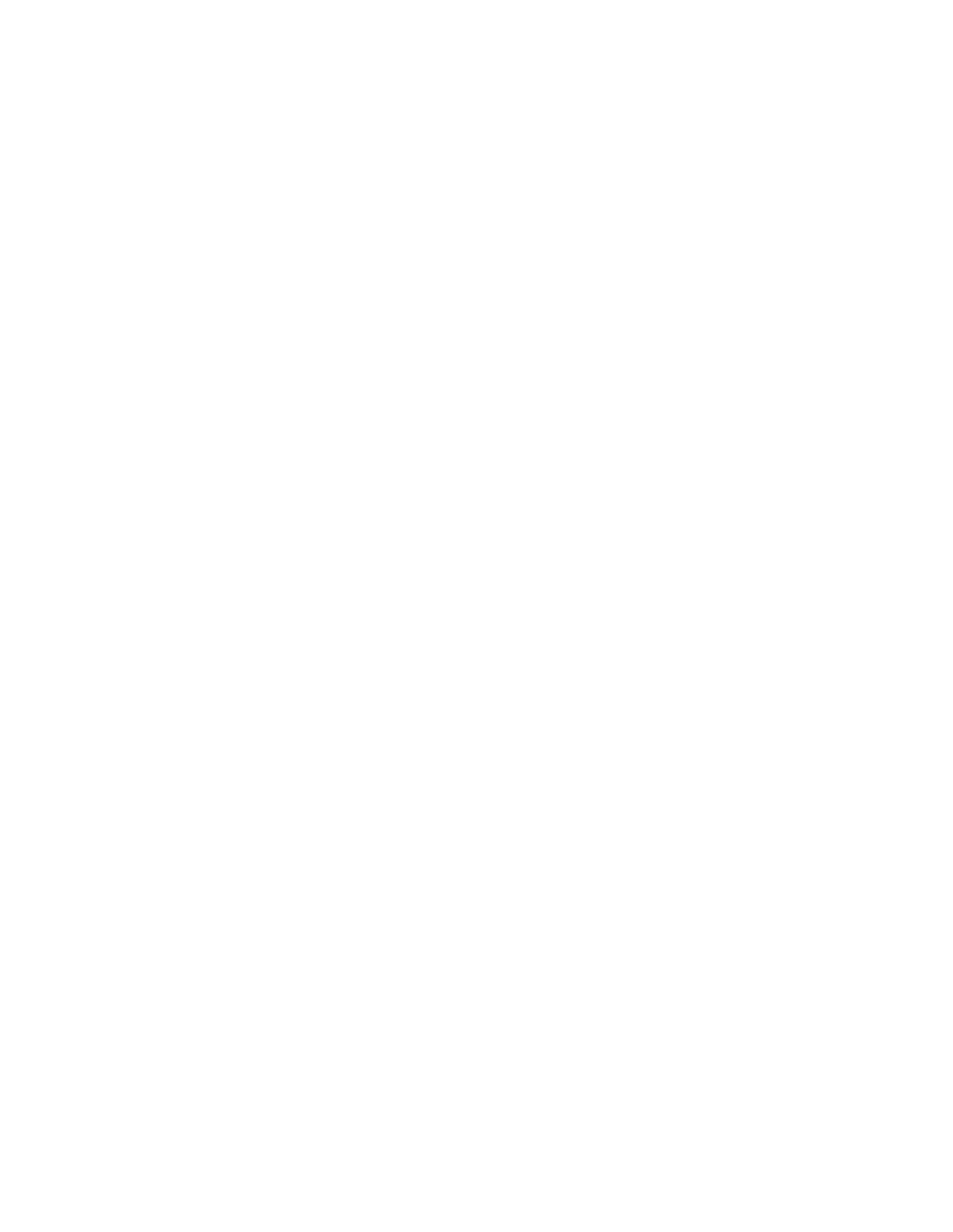## UPPER IOWA UNIVERSITY CARE PLAN 2020-21

## FAYETTE CAMPUS

## TABLE OF CONTENTS

The rapidly changing nature of the COVID-19 pandemic requires Upper Iowa University (UIU) remain both attentive and flexible. As conditions change, so will our protocols, policies and processes. We'll continue to keep you informed about any revisions to this handbook and to the steps we'll be taking to ensure the safety and health of our community.

The following information describes the processes and protocols designed to help students who attend UIU's Fayette Campus remain safe and healthy.

If you have questions after reviewing this information, please contact studentlife@uiu.edu.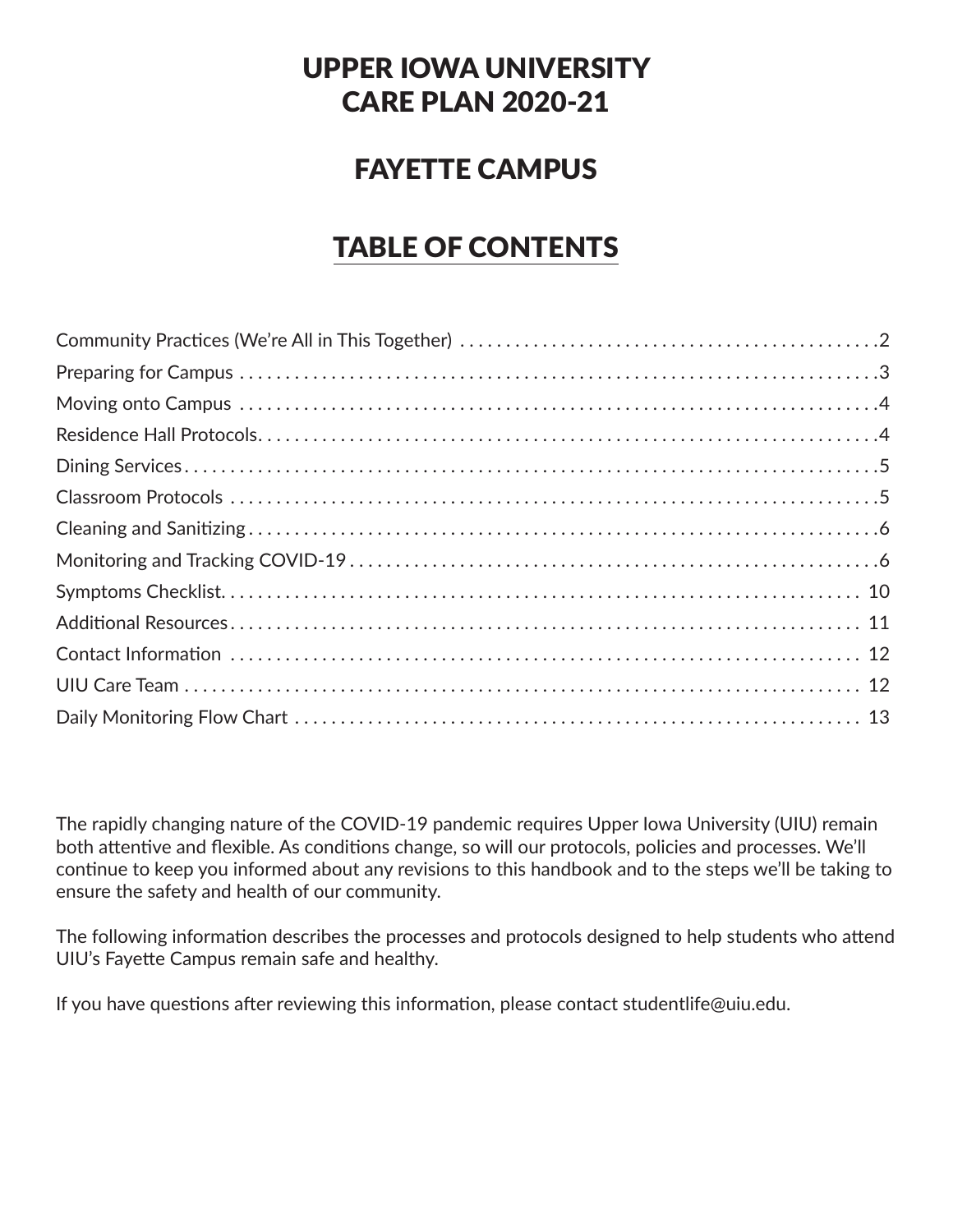## COMMUNITY PRACTICES (We're All in This Together)

UIU will abide by commonly recognized best practices for reducing COVID-19 transmission. They include:

## DISTANCING

When possible and practical, individuals are expected to maintain a distance of at least 6 feet from others at all times.

**On an individual level,** you need to avoid physical contact and remain 6 feet apart from others, including in residence halls, classrooms, hallways, laboratories, recreation areas, common spaces, elevators, stairwells and all public settings.

**On a group level,** the University will limit group activities to those in which participants can maintain adequate distance. Meetings and large group gatherings will be held virtually to the extent possible.

On an operational/institutional level, the University will reduce available seating to increase distance between chairs and close community spaces (such as communal kitchens, residence hall lobby gathering areas, etc.) in which distancing becomes more challenging and sharing of common surfaces is more likely.

## FACE COVERINGS AND DISTANCING

Distancing is one of the most effective ways to limit virus transmission. Face coverings assist to limit the virus transmission. The University has adopted a mandatory face covering requirement that requires all individuals to wear a face covering whenever they are in the presence of people outside their immediate families.

Additionally, UIU requires all students and employees to wear face coverings in any internal spaces and any outdoor spaces where distancing is difficult or inconsistent.

#### This includes:

- Anywhere you are going to be in close contact with another person, defined as within 6 feet for 15 minutes or longer.
- Inside of any Campus building, including elevators, hallways, common spaces, bathrooms, foyers, lobbies and stairwells.
- Any public/common spaces outdoors where distancing is inconsistent or difficult to maintain (walking between classes, over walking bridges, etc.).
- Inside classrooms you are expected to wear a mask.

## HAND HYGIENE AND FACE TOUCHING

You're expected to wash your hands with soap and water for at least 20 seconds and as frequently as possible throughout the day. If soap and water are unavailable, you can use hand sanitizer — available at multiple stations throughout Campus and in every public space — that contains at least 60 percent alcohol.

Carry tissues with you so you can cover your mouth if you cough or sneeze, then dispose of the tissue and wash your hands. If you don't have tissues, sneeze or cough into the inside of your elbow.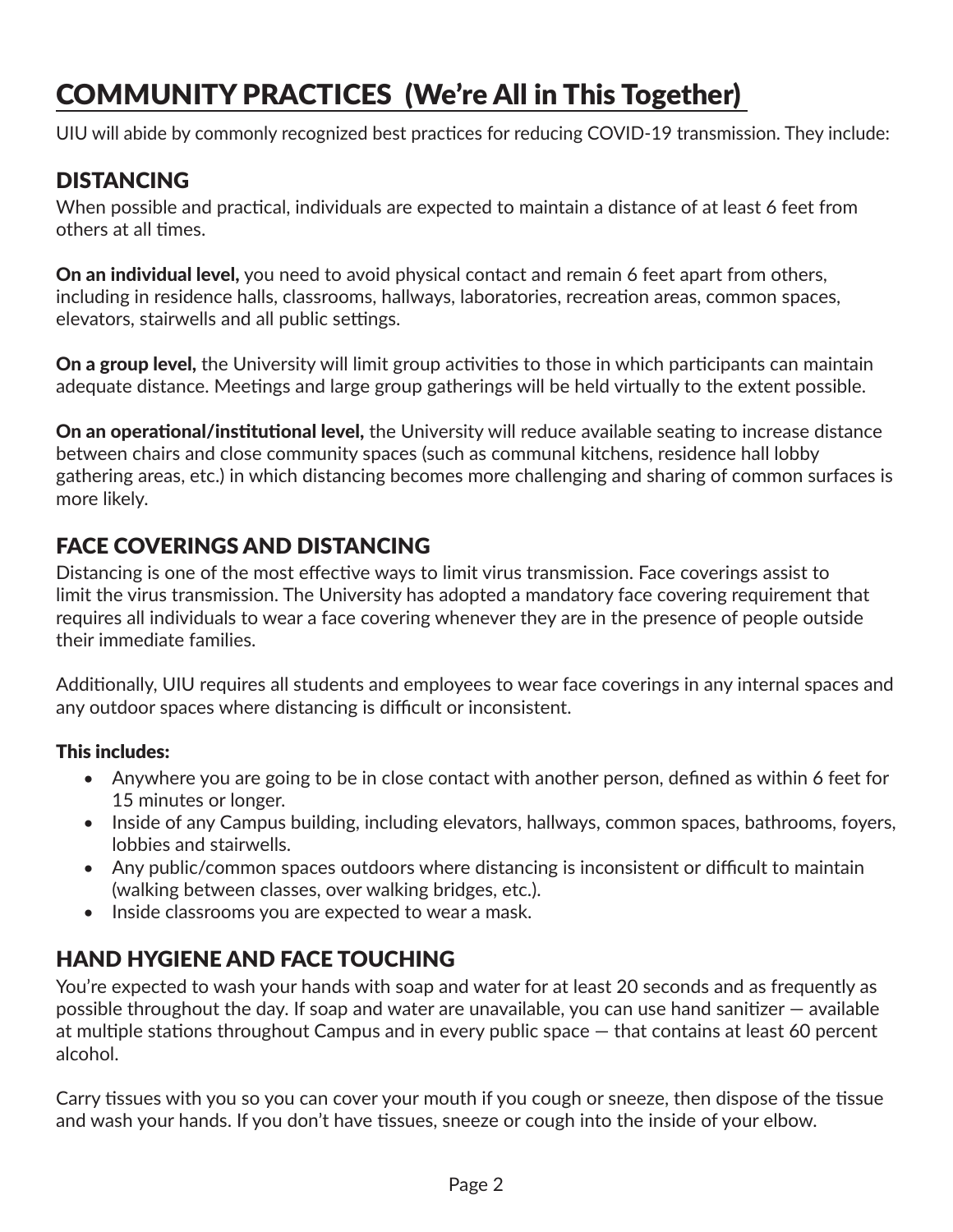It may be a difficult habit to break, but don't touch your face. A few ways to help you touch your face less often include:

- Try folding your hands in your lap when sitting.
- Tie or pin your hair back.
- Make sure your glasses fit properly.
- Imagine your hands are dirty.

#### *Do your best and keep washing your hands.*

## DAILY HEALTH SCREENINGS

Students are expected to conduct self-screening and temperature checks daily. Any student who has a temperature of 100.4°F or higher, or is experiencing any unexplained symptoms should reach out by email, chat or phone to the Student Life office.

## PREPARING FOR CAMPUS

All students are asked to complete a number of steps prior to their arrival on Campus. Some of these are required, while others are strongly encouraged. Additional information will be provided when it's made available.

## Things you must do:

- Risk acknowledgment. Despite the comprehensive program of safety precautions that the University has established to protect your health and safety, living and learning on a college campus inheres some level of risk that cannot be eliminated. You will be asked to sign an acknowledgment of those precautions and that risk.
- Health and Safety Pledge. You will be required to sign and return a Health and Safety Pledge that says you'll comply with Campus safety protocols, including daily review of the COVID-19 Symptoms Checklist and possibly a daily temp check. The pledge will be available on myUIU. Violations or disregard of safety policies and protocols will be treated as violations of the Student Code of Conduct.
- Move In. Student move-in times will be assigned and staggered by building to reduce the number of students/families in any residential space at any given time.

## Things you will want to do before your arrival:

- You will be required to self-screen before moving onto Campus.
- Prior to coming to Campus, get accustomed to monitoring your health by reviewing the Symptoms Checklist (see page 10) and taking your temperature daily. Should you exhibit any symptoms or your temperature exceeds 100.4°F during that time period, contact your local health care provider, and studentlife@uiu.edu in the event that your arrival on Campus may be delayed.
- Purchase a large shower caddy to ensure that you can carry all of your cosmetics, appliances, soaps and shampoos. Students will not be allowed to leave their belongings in any Campus bathroom.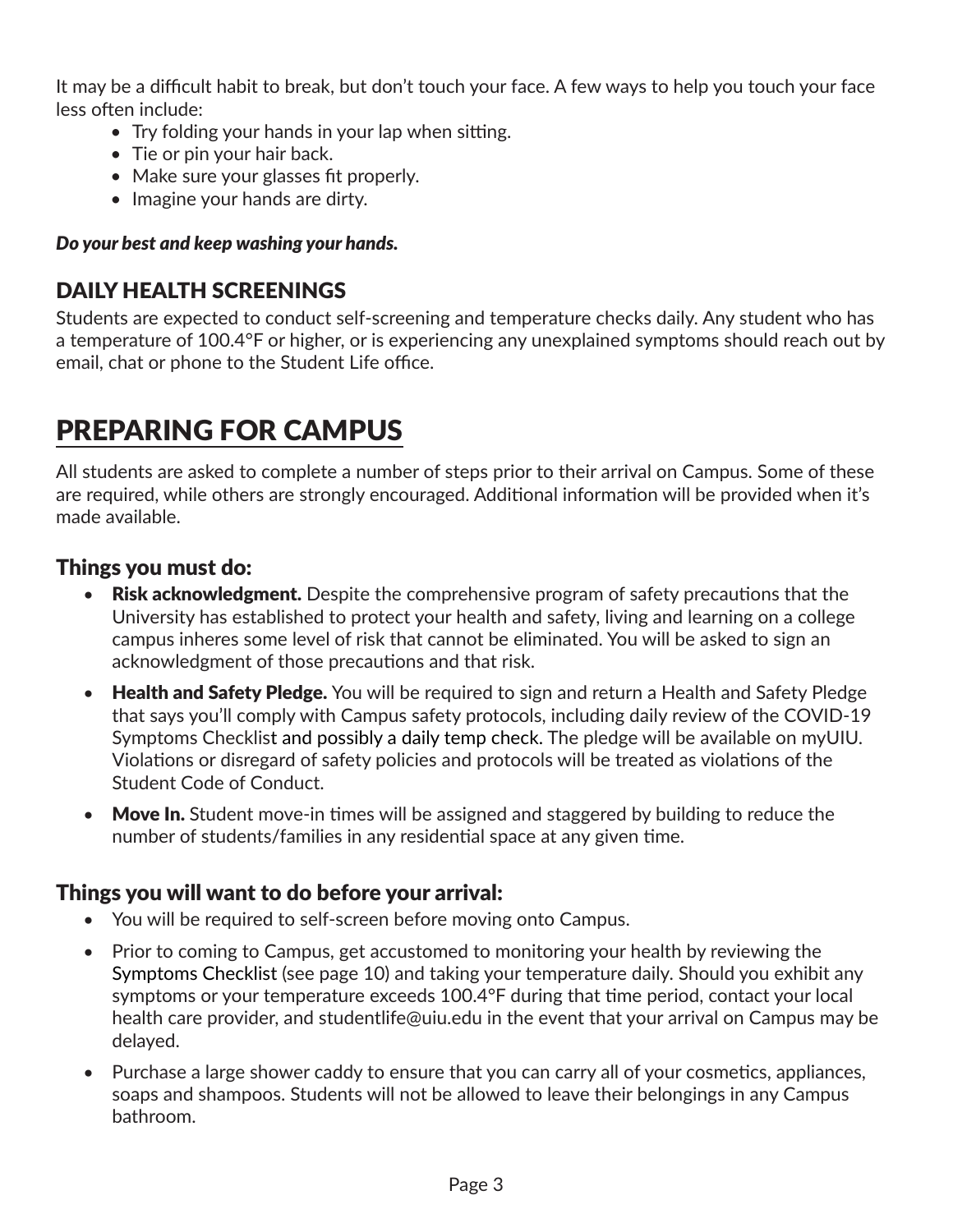• Ensure you have an adequate supply of hand sanitizer and soap, a personal thermometer, and cleaning supplies to sanitize flat surfaces and frequently touched items such as doorknobs within your residence.

## MOVING ONTO CAMPUS

- Students new to Campus will move in on Friday, August 28 and Saturday, August 29, with orientation activities scheduled Friday, August 28 - Sunday, August 30. Whenever possible, welcome activities will be scheduled outdoors. In all cases, masks and distancing will be required and maintained.
- Continuing students will begin to move into their residence halls over the weekend.
- You and your visitors will be required to wear face coverings while you're on Campus. You will receive a COVID-19 information packet.
- Any student who says "yes" to any unexplained symptom on the symptom checklist or who has a temperature of 100.4°F or higher will be required to contact UIU Care Team at careteam@uiu. edu. Visitors who say "yes" to any unexplained symptom or who have a temperature of 100.4°F or higher will not be allowed to remain on Campus. See page 10-11 for list of symptoms.
- You are allowed to have no more than two people help you move in.
- One way directional signs will be posted in residential housing.
- You will have one hour to move in.
- Elevators will be limited to two persons at a time.
- Move-in carts and dollies will be available for use and sanitized.

## RESIDENCE HALL PROTOCOLS

- If you live in a suite, you and your suitemates will be responsible for cleaning your spaces.
- If you live in a building with a communal bathroom, there will be limits on the number of students allowed in the space at any given time. Signage will indicate when the spaces are at full capacity.
- Communal bathrooms will be sanitized on a regular posted schedule twice daily.
- You may not change your room or roommate during the first three weeks of the semester, to ensure a clear 14-day period without symptoms prior to relocating.
- You'll need to schedule use of laundry facilities on a sign-up sheet to avoid multiple users in a small space. You will be expected to maintain distancing at all times, and clean all surfaces before and after use.
- No more than two people will be allowed in an elevator at a time. You are encouraged to make it your regular practice to take the stairs, if possible.
- You are required to wear a face covering whenever you are in a public building and at any time outdoors when it is difficult to distance.
- We'll make hand sanitizer available in common spaces, but you should be sure to bring your own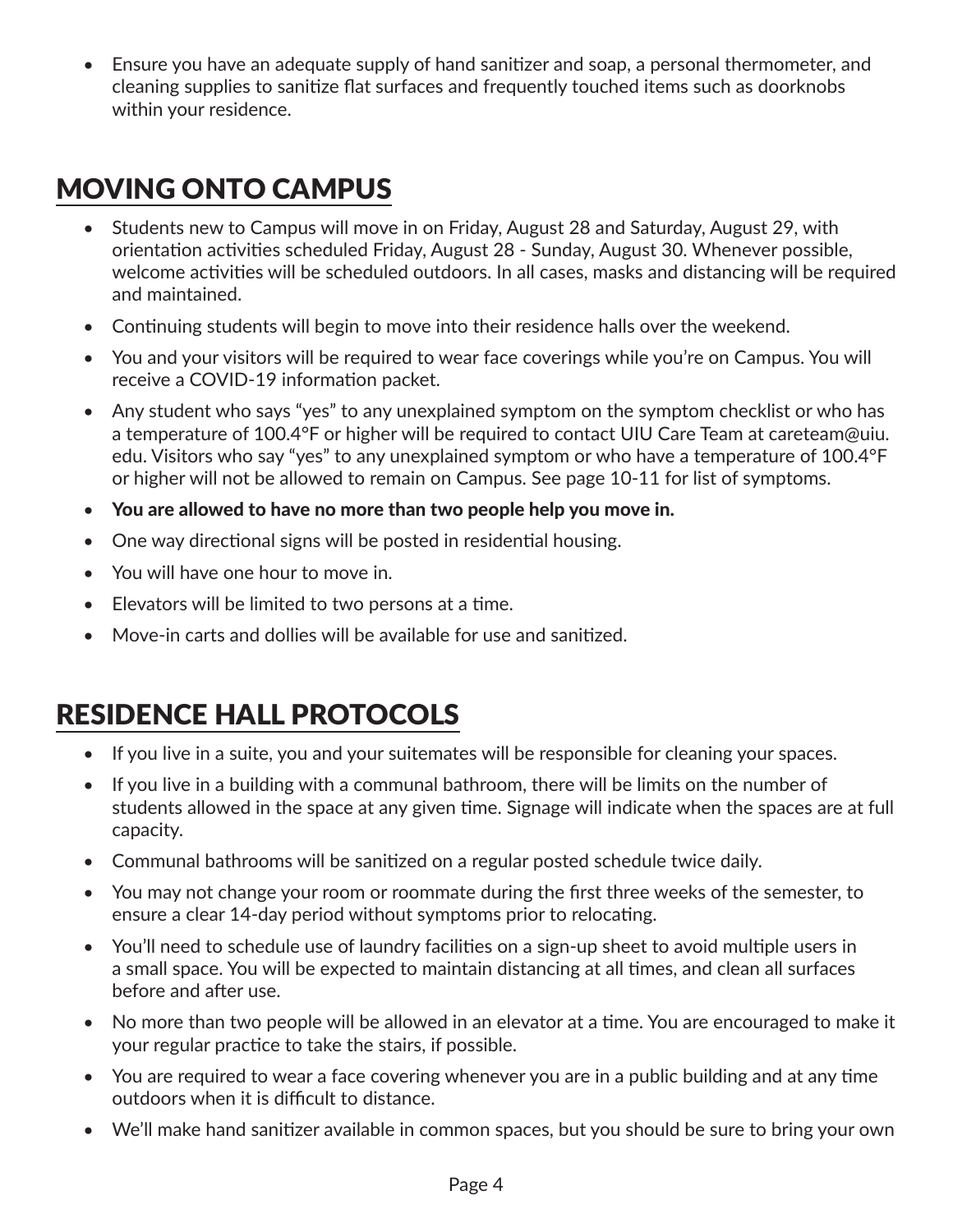supplies as well. Facilities has liquid hand sanitizer for refilling containers. If cleaning supplies run low on the floor, please call Facilities at 563-425-5796. Leave a message if after hours.

Students with extenuating circumstances will be allowed to request an extension to stay on campus a week beyond the end of the semester. Contact your Residence Area coordinator for more information.

## UNTIL FURTHER NOTICE, NO STUDENT GUESTS ARE ALLOWED IN CAMPUS RESIDENTIAL AREAS

## DINING SERVICES

- Student Center Servery has been reconfigured to eliminate all cafeteria-style food service stations.
- All food will be available for takeout, but guests may still eat in the dining hall. Individually wrapped items will be available at the Café.
- The dining hall area has been arranged to assist with distancing and only a limited number of seats per table. You can also take your food back to your residence hall or wherever you choose to eat it.
- You will be required to wear face covering while moving about the dining hall.
- You will be assigned a dining time for lunch to avoid the "rush" and the crowding it creates. Other accommodations will be offered if not able to eat at assigned lunch time.
- All staff will wear appropriate personal protective equipment (PPE) at all times.
- All staff will be trained in and required to follow diligently CDC protocols on infection prevention, including physical distancing, hand washing, avoiding touching the face, cleaning and disinfecting frequently touched surfaces, and temp checks prior to every shift.
- Students should not move tables and will be expected to follow distancing guidelines as practical.

## CLASSROOM PROTOCOLS

## FACE COVERINGS ARE REQUIRED IN ALL CLASSROOM SETTINGS

## ENTERING AND EXITING THE CLASSROOM

• You should always wait until the last person from the prior class has left the classroom before entering.

## SEATING

- Seating will be marked to indicate where you may sit to ensure distancing. Those markers will be checked and replaced every day as needed.
- In classrooms or the auditorium, with rows of seats, you should always move as far into the row as possible before sitting to ensure other students don't have to move past you to be seated.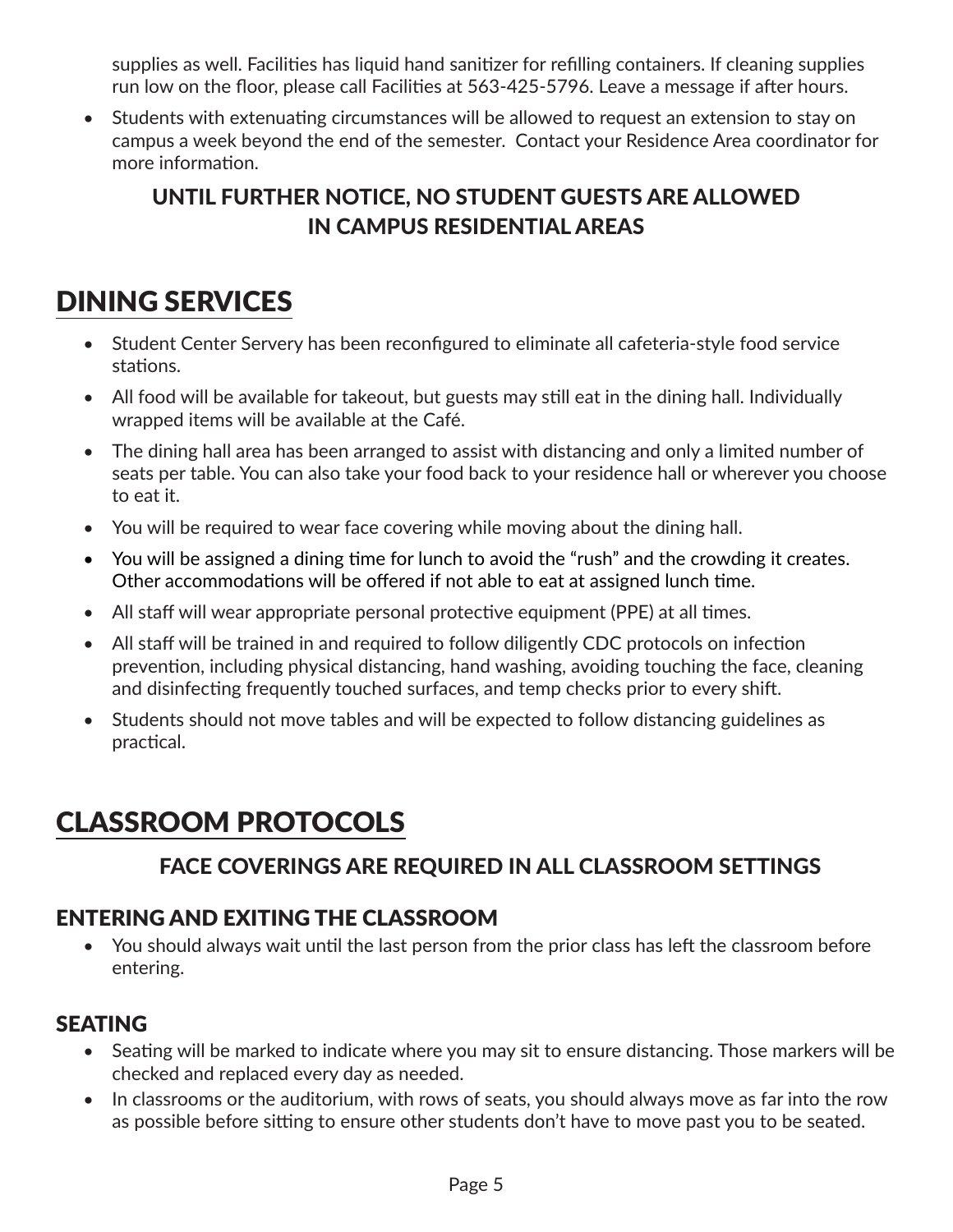## CLEANING AND SANITIZING

## RESIDENTIAL AREAS

- Facilities has deep cleaned all residence hall rooms, public spaces and bathrooms. Communal places will continue to be cleaned.
- Elevator surfaces and buttons will be cleaned multiple times daily.
- Communal bathrooms will be cleaned twice daily.

## PUBLIC BUILDINGS

- All public spaces will be cleaned daily, with high-touch surfaces cleaned multiple times daily.
- Elevator surfaces and buttons will be cleaned multiple times daily.
- Public bathrooms will be cleaned twice daily.

## CLASSROOMS AND OTHER BUILDINGS

- • Classrooms will be cleaned daily, including all flat surfaces, equipment, technology and high-touch items such as doorknobs.
- Sanitizing wipes will be available at the main entrance of all non-student housing facilities.
- Cleaning supplies and disposable gloves will be available in every classroom.
- • Students are asked to wipe high-touch and flat surfaces in their respective desk/computer station/ seating area before and after class.

## MONITORING AND TRACKING COVID-19

## DAILY SYMPTOM MONITORING

If your temperature is over 100.4°F or if you answer "yes" to any of the questions on the Symptoms Checklist (see page 10), you will be asked to stay in your home or residence hall room, refrain from attending in-seat classes or other activities, self-monitor your symptoms, and email careteam@uiu.edu. A member of the Care Team will help you contact Health Services or Public Health for directions on how to self-monitor and whether testing is warranted, determine whether you should relocate into quarantine housing, and help you contact your personal health care provider for directions.

## QUARANTINE

Quarantine is the process of separating from others for up to 14 days when you have been in close contact with someone who has been diagnosed as having an infectious disease. It doesn't mean you're sick; it means that your risk of becoming sick is greater than that of the average person.

Students who have been identified through contact tracing to have potentially been in close contact with a confirmed case of COVID-19 will move to quarantined floors at the direction of the UIU Care Team. Garbee residents quarantined at Garbee will be provided hand sanitizer, trash bags, toilet paper and cleaning supplies. Residents of South Village and Lee Towers will quarantine in place and provided additional hand sanitizer and trash bags.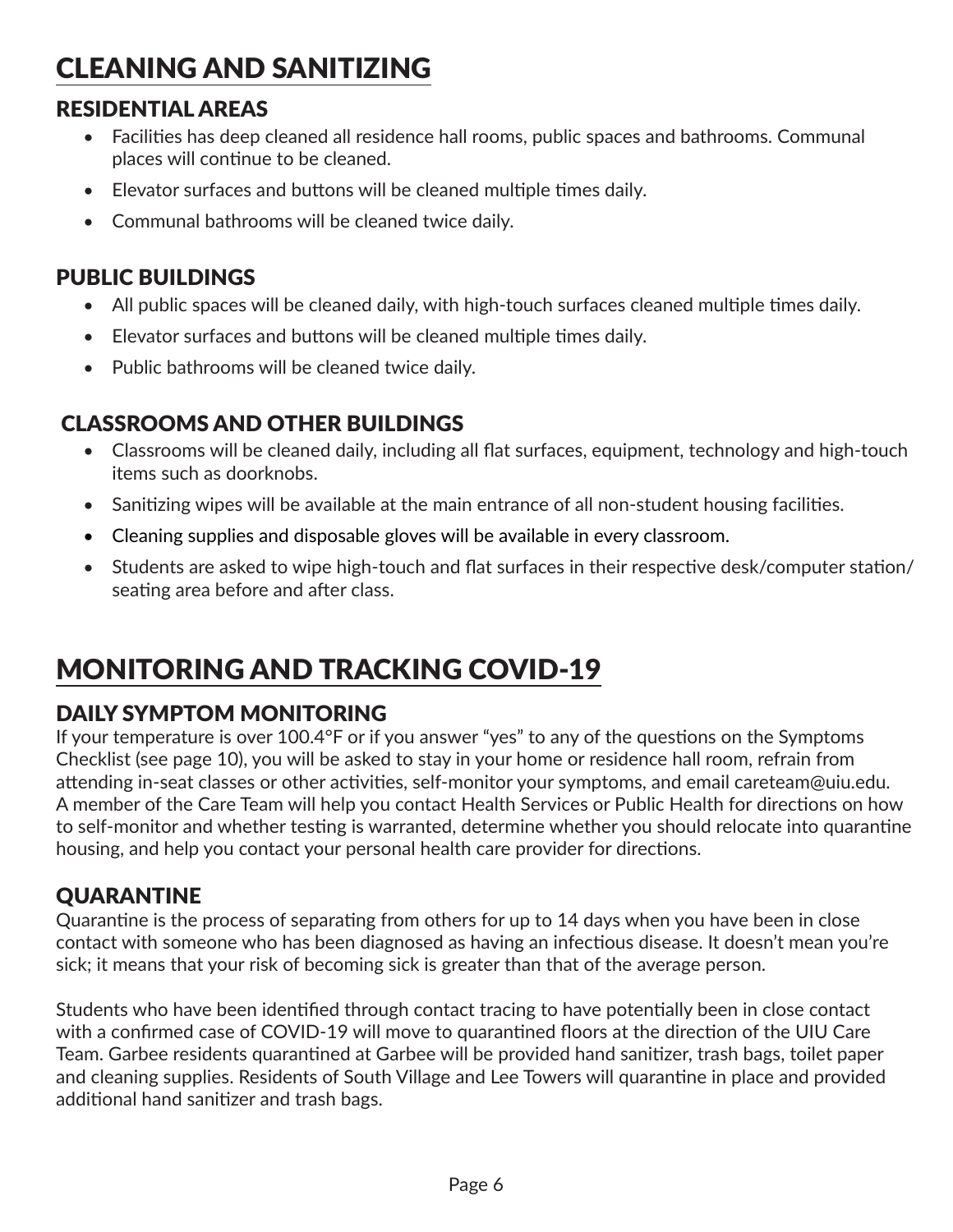Quarantined students will be monitored remotely by Student Life/RA staff/Athletic Training on a daily basis via a Check in Report. Students will be assisted with their academic and other daily needs.

Any student exhibiting any symptoms of COVID-19 will be referred to a medical professional.

Students with a meal plan will order online. To fill out your daily food order for the following day, email Aramark Manager Stephanie Herman at hermans@uiu.edu. Delivery will be during a specific time frame, as explained within the link to your floor. All dishes will be disposable, so no need to return. Students without a meal plan will be charged by the meal.

Remote counseling services will be made available upon request.

Students will have access to their classes via Zoom to continue their academic progress. Communicate with your instructors as soon as possible.

#### Contact Tracing

A contact tracer may contact you by email, text or phone to inform you that you may have been in close contact with a person who has tested positive. Close contact is defined as having been in contact with the person for 15 minutes or longer less than 6-feet apart, or having had direct physical contact with the person.

The contract tracer will not provide the name of the person with whom you may have been in close contact in order to protect that person's privacy rights. It's important to remember that the contact tracer will not know that person's name to protect confidentiality.

#### You will receive directions about the need to quarantine:

- If your exposure was not direct or close contact, you will be encouraged to self-monitor and be tested for COVID-19 if you experience symptoms.
- If you have been around someone who has been identified as a close contact, you should monitor your daily symptoms but you do not need to be quarantined.
- If your roommate, suitemate or another close contact has been diagnosed positive, you may be required to relocate to quarantine student housing on Campus for 10 or more days. This housing is in a building separate from the housing for students who have tested positive. (See Quarantine section on page 6)
- Students who have been asked to quarantine as a result of symptoms experienced by themselves or others (e.g., roommate, significant other) may be released from quarantine early by a Care Team member if the following conditions are met: no directive from public health, negative COVID test, no known direct exposure to the virus, and all people in the same residence (e.g., roommates) are symptom-free for 72-hours.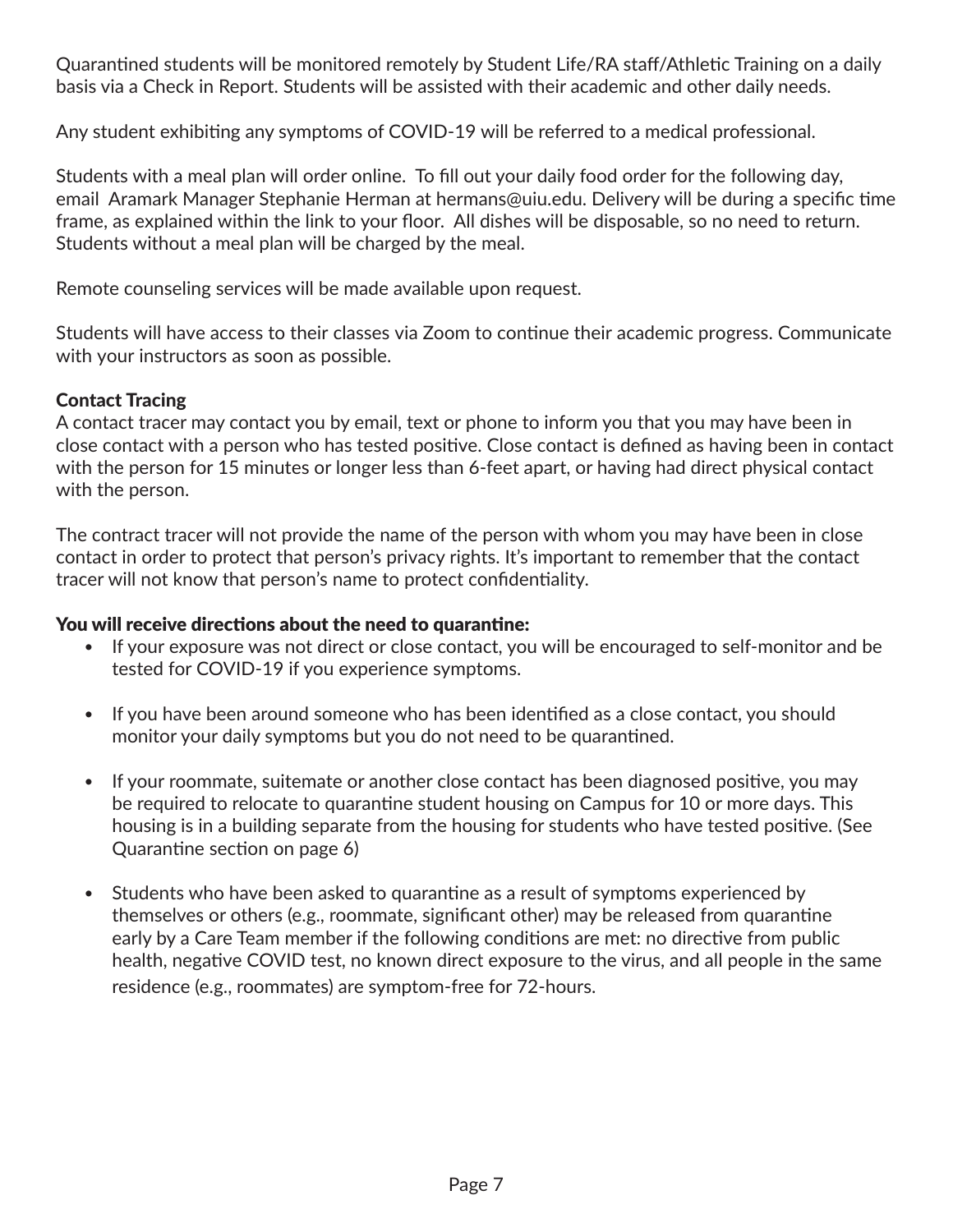## **TESTING**

If you are advised to be tested for COVID-19 you are to do so. Free testing is available locally and students will be advised how to access testing.

#### If you test positive for COVID-19:

You are encouraged to go home to isolate and recover. The college has a limited number of isolation rooms for residential students who are unable to go home due to distance or other extenuating circumstances. Those who remain on Campus will abide by UIU, IDPH and CDC guidelines. This may include relocating temporarily to another room, cleaning surroundings as directed, attending online classes, following communication instructions and minimizing exposure to others. A Care Team member will be in contact with you. You are asked to follow the guidelines of your health care provider.

#### If you choose to recover in isolation on Campus, you will need to agree to abide by the restrictions and requirements of the University:

- Relocate to Campus housing restricted to students in isolation.
- Remain in isolation and removed from others on Campus at all times, except in those cases when you may be seeking medical care.
- Self-monitor your symptoms and to report any worsening of those symptoms.
- Participate in contact tracing through the Department of Public Health.
- Do not return to Campus activities without the proper written authorization of a health care provider.
- Pack enough for at least 10 days, including, but not limited to clothing, toiletries, bedding, cleaning materials, food, snacks, and classroom essentials.
- Do not return to your original room.

#### While living in isolation:

- Your RA or Student Life will be in touch virtually or by phone to explain the process and offer assistance.
	- They will inform you about what you can expect in terms of contact by the local Public Health Department and ensure that you understand the process of contact tracing.
	- They will confirm that you have reached out to your family and friends to determine that you have support or will ask permission to do so for you.
	- They will provide you with other Campus contacts that could be helpful in answering any questions you may have.
- A member of the UIU Care Team through the Office of Residence Life or Athletic Training will be assigned to provide you with support and assistance. That individual will be your go-to contact for any questions or concerns you may have during isolation. They will:
	- Be in touch with you on a daily basis to help monitor your physical and mental health, and connect you with support services upon request.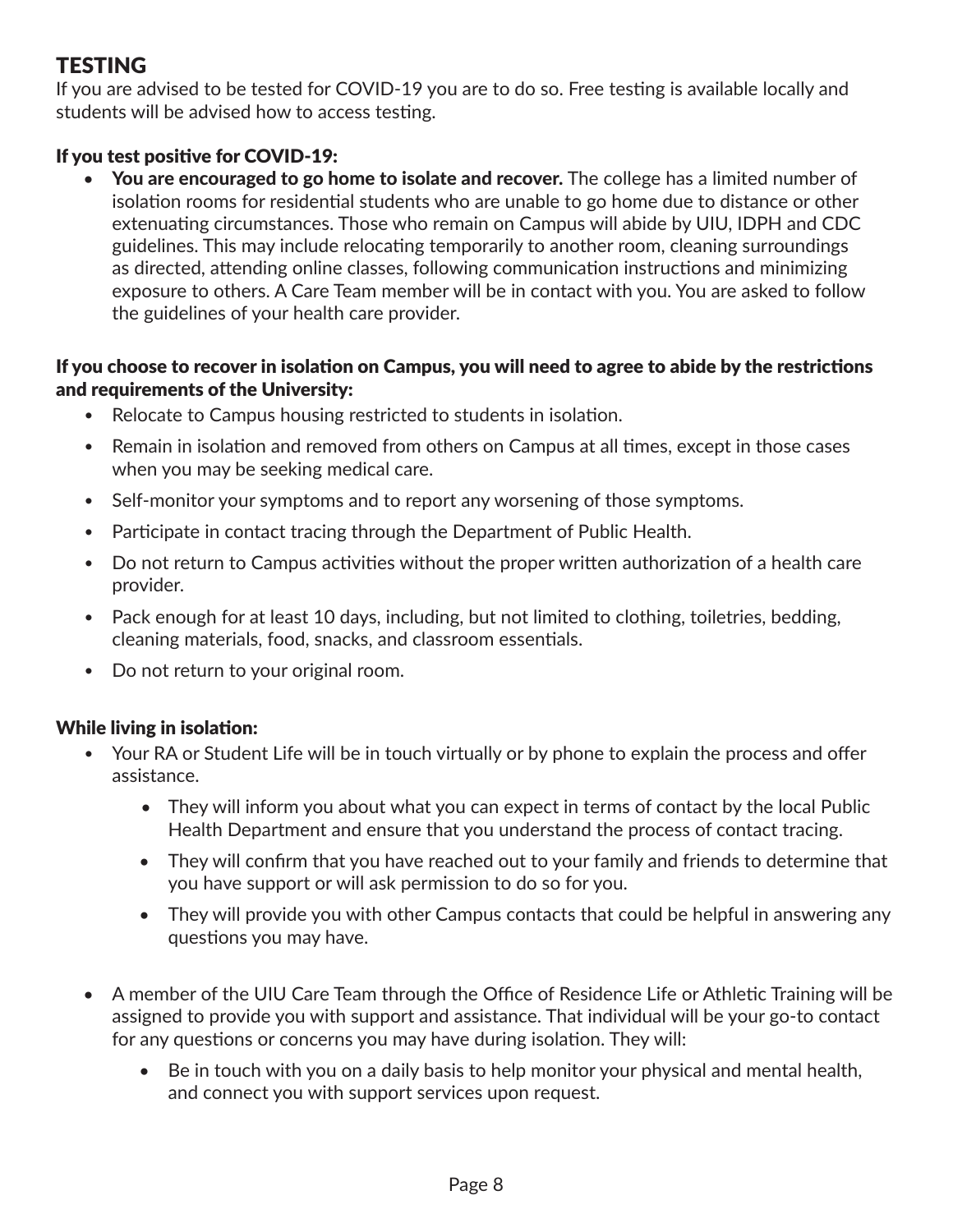- Provide the supplies you need in isolation, including hand sanitizer and a face covering for your use in the event you have to leave your room for medical care/appointments or to pick up food delivered to your floor.
- Assist you in reaching out to your academic adviser to make accommodations for remote learning if you are able, or to communicate that you will not be attending class due to illness, and ask that they work with you directly to ensure you're receiving assignments and support to make up missed work.
- Assist you in working with faculty to determine whether there are materials or equipment the University might be able to provide you in isolation to allow you to continue to complete assignments as your health allows.
- Confirm your campus meals are being delivered.
- Complete a "check-in" report after every contact to ensure consistency and quality of care. Those records will remain confidential.

## CONTACT TRACING

Your medical care provider will inform the Department of Public Health that you have tested positive for COVID-19. An investigator will reach out to you to help identify all of the people with whom you have had close contact during the period when you would have been contagious (48 hours before you exhibited symptoms or, if you are symptom-free, 48 hours before you tested positive).

To protect your friends, acquaintances, classmates and family members, it is important that you provide as much detailed information as possible to the investigator when identifying anyone with whom you had close contact — meaning physical contact or interaction lasting more than 15 minutes without distancing — so those individuals can be quarantined and reduce the likelihood of further transmission.

Once you've provided the list, the investigator will turn it over to contact tracers, whose job it is to track down those individuals and inform them that they may have been in close contact with someone who tested positive for the virus. The contact tracer does not know your name or provide identification so there is no violation of HIPAA or other privacy rights in this process. Individuals who have been exposed to someone who has tested positive for COVID-19 are expected to quarantine for 14 days.

For more information, visit: www.cdc.gov/coronavirus/2019-ncov/daily-life-coping/contact-tracing. html.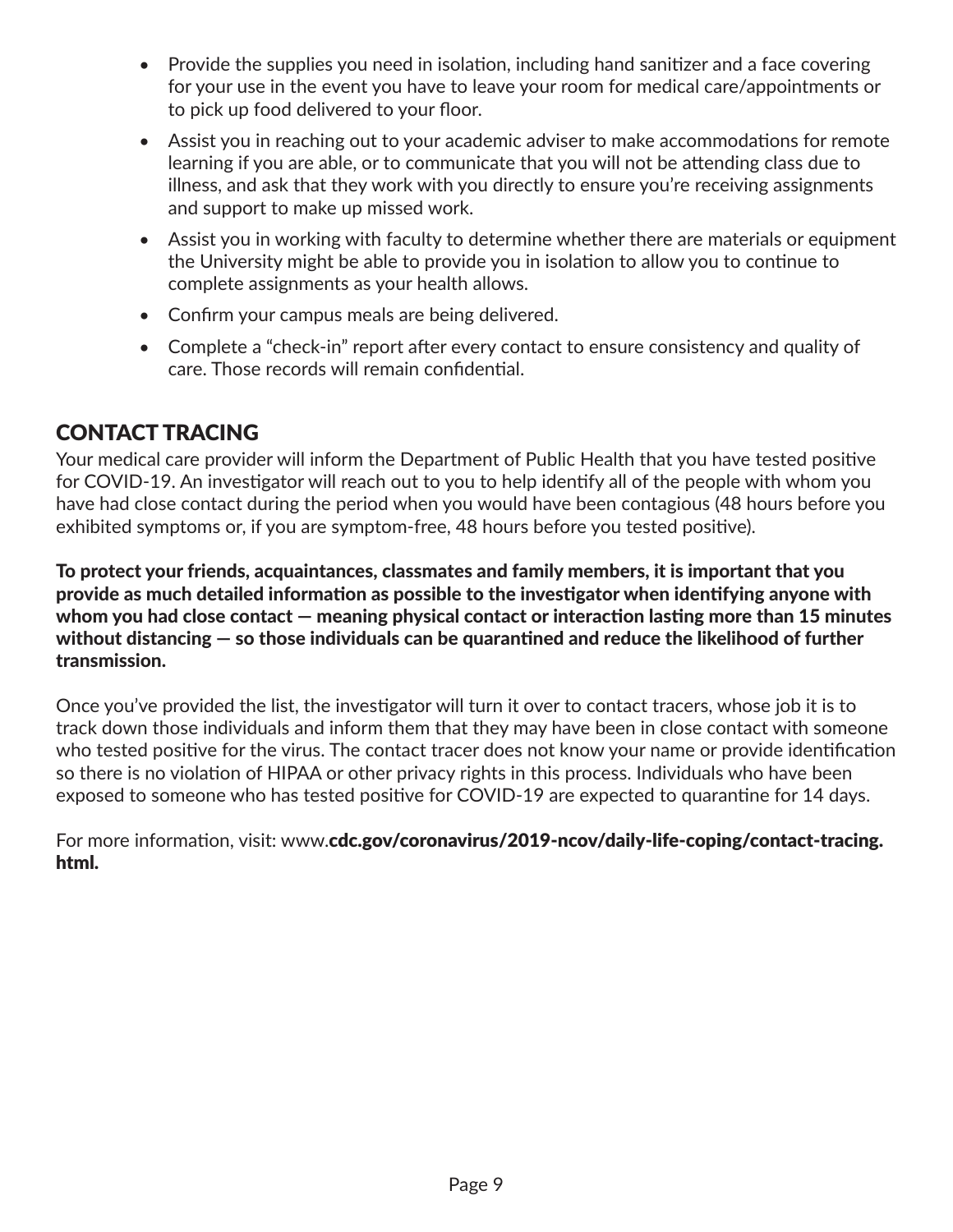## SYMPTOMS CHECKLIST

If you answer "yes" to any of the questions below, you need to stay home and call your health care provider.

- Do you have a fever (temperature over 100.4°F) without having taken any fever-reducing medications)? Before you take your temperature:
	- **Wait 30 minutes after eating, drinking or exercising.**
	- Wait at least 6 hours after taking medicines, such as acetaminophen, ibuprofen and aspirin, which can lower your temperature.
- Do you have a loss of smell or taste?
- Do you have a cough?
- Do you have muscle aches?
- Do you have a sore throat?
- Do you have shortness of breath?
- Do you have chills?
- Do you have a headache?
- Have you experienced any gastrointestinal symptoms such as nausea/vomiting, diarrhea, loss of appetite?
- Do you have a new skin rash or discoloration on your hands or toes?

## Additional Questions

- Have you, or anyone you have been in close contact with, been diagnosed with COVID-19, or been placed on quarantine for possible contact with COVID-19?
- Have you been asked to self-isolate or quarantine by a medical professional or a local public health official?

#### ACTIONS

- If advised to be tested for the coronavirus, stay home until results are known.
- If your test is negative, follow health care provider advice regarding return to Campus activities.

#### According to the CDC:

People with COVID-19 have reported a wide range of symptoms — from mild symptoms to severe illness. Symptoms may appear 2-14 days after exposure to the virus. People with these symptoms may have COVID-19:

- Fever or chills
- Cough
- Shortness of breath or difficulty breathing
- Fatigue
- Muscle or body aches
- Headache
- New loss of taste or smell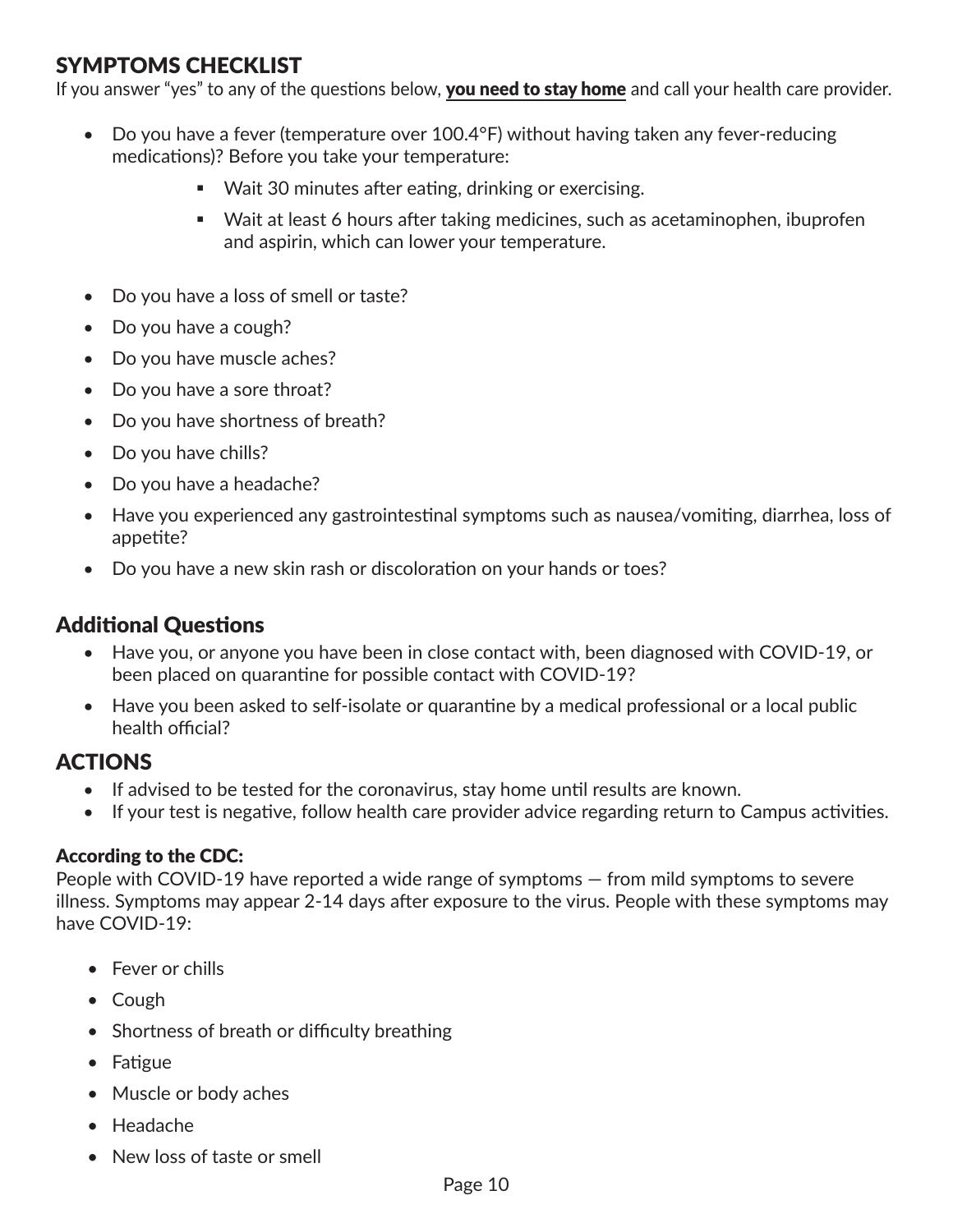- Sore throat
- Congestion or runny nose
- Nausea or vomiting
- Diarrhea

#### Look for emergency warning signs\* for COVID-19. If someone is showing any of these signs, seek emergency medical care immediately:

- Trouble breathing
- Persistent pain or pressure in the chest
- New confusion
- Inability to wake or stay awake
- Bluish lips or face

\*This list is not all possible symptoms. Please call your medical provider for any other symptoms that are severe, concerning to you or if you do not feel like your normal self.

Call 911 or call ahead to your local emergency facility: Notify the operator that you are seeking care for someone who has or may have COVID-19.

Visit the CDC website: www.cdc.gov/coronavirus/2019-ncov/symptoms-testing/symptoms.html.

## ADDITIONAL RESOURCES

## HEALTH SERVICES

UIU can provide basic health care services to all full-time students through TeleHealth. The University is working to provide a location for a health clinic. For additional health services information, contact Winneshiek Medical Center at 563.382.2911. For immediate emergency assistance call 911.

## MENTAL HEALTH SERVICES

Students will have the opportunity to utilize Counseling Services as usual. For additional information, contact Student Life at 563.425.5215 or email UIU Director of Counseling and Wellness Crystal Cole at 563.425.5786. UIU Counseling is not a 24-hour service. Counseling Services are open weekdays from 8 a.m. until noon, and 1 p.m. until 5 p.m. when classes are in session. The service is closed evening, nights and weekends. For additional information on scheduling an appointment, visit uiu.edu/ experience/counseling.

## CONNECTING TO UIU WIRELESS NETWORK

When connecting to UIU's wireless networks, please be sure to use the MyResNet wireless network. As a Fayette Campus student, this is the best connection for Internet bandwidth and speed. Please avoid using the UIU Guest network as this is for visitors only and has very limited Internet bandwidth and speed. For technical support or questions on registering your devices, support options are available at https://www.myresnet.com/support.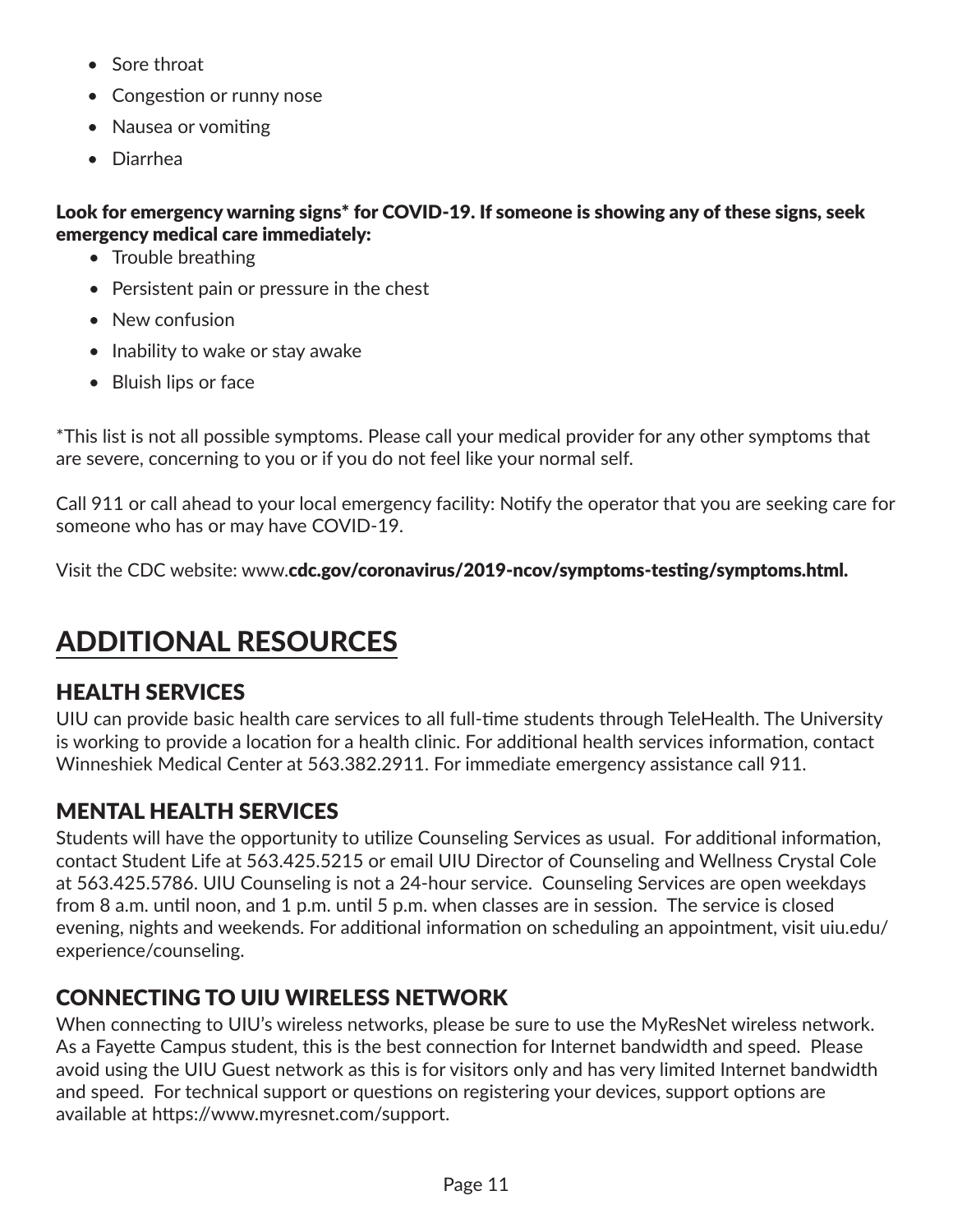## CONTACT INFORMATION

| Emergency              | 911              |
|------------------------|------------------|
| <b>Campus Police</b>   | 563.425.5372     |
| <b>Student Life</b>    | 563.425.5215     |
| <b>Dining Services</b> | 563.425.5767     |
| Matt Rueckert          | 563.425.5364     |
| <b>CARE</b> Team       | careteam@uiu.edu |

#### We are #PeacockStrong

#PeacockStrong is more than just a hashtag, it's a movement, a value and a culture. To be #PeacockStrong is to have the strength and tenacity to do what's best for all, even when it may be uncomfortable or inconvenient. As a member of the UIU family it's up to all of us to protect not only ourselves, but our fellow Peacocks; all students, staff, faculty, friends and family. Health and safety guidelines have been put in place not to restrict your experience at UIU, but make sure it remains possible.

### UIU CARE TEAM

Daryl Grove, Assistant Dean of Student Life Matt Rueckert, Head Athletic Trainer Stephanie Herman, Aramark Manager Jesse Pleggenkuhle, Director of Facilities Management Amy Tucker, Director of Academic Success Jordan Hay, Residence Area Coordinator Crystal Cole, Director of Counseling and Wellness Mike Van Sickle, Editorial Services Director Sarah Swanson, Assistant Athletic Director for Internal Operations Ben Davis, Fayette Police Chief Jake Bass, Coordinator of Student Activities Mark Danker, Development Officer III Karl Easttorp, Executive Director for Office of Marketing and Communications Julie Games, Advancement Operations Manager Ryan Goodenbour, Graduate Assistant - Student Life Nicole M. Kuhn, Executive Assistant to the VP for External Affairs Carson Parker, Graduate Assistant - Men's Basketball Anne Puffett, Director of Career Development Mike Schrock, Director of Prospect Development Morgan Thias, Communications and Marketing Specialist Brenda Luzum, Executive Director of Alumni Development Edyta Cichon-Barche, Coordinator for International Student/Scholar Services Beth Petsche, Director of Graphic Services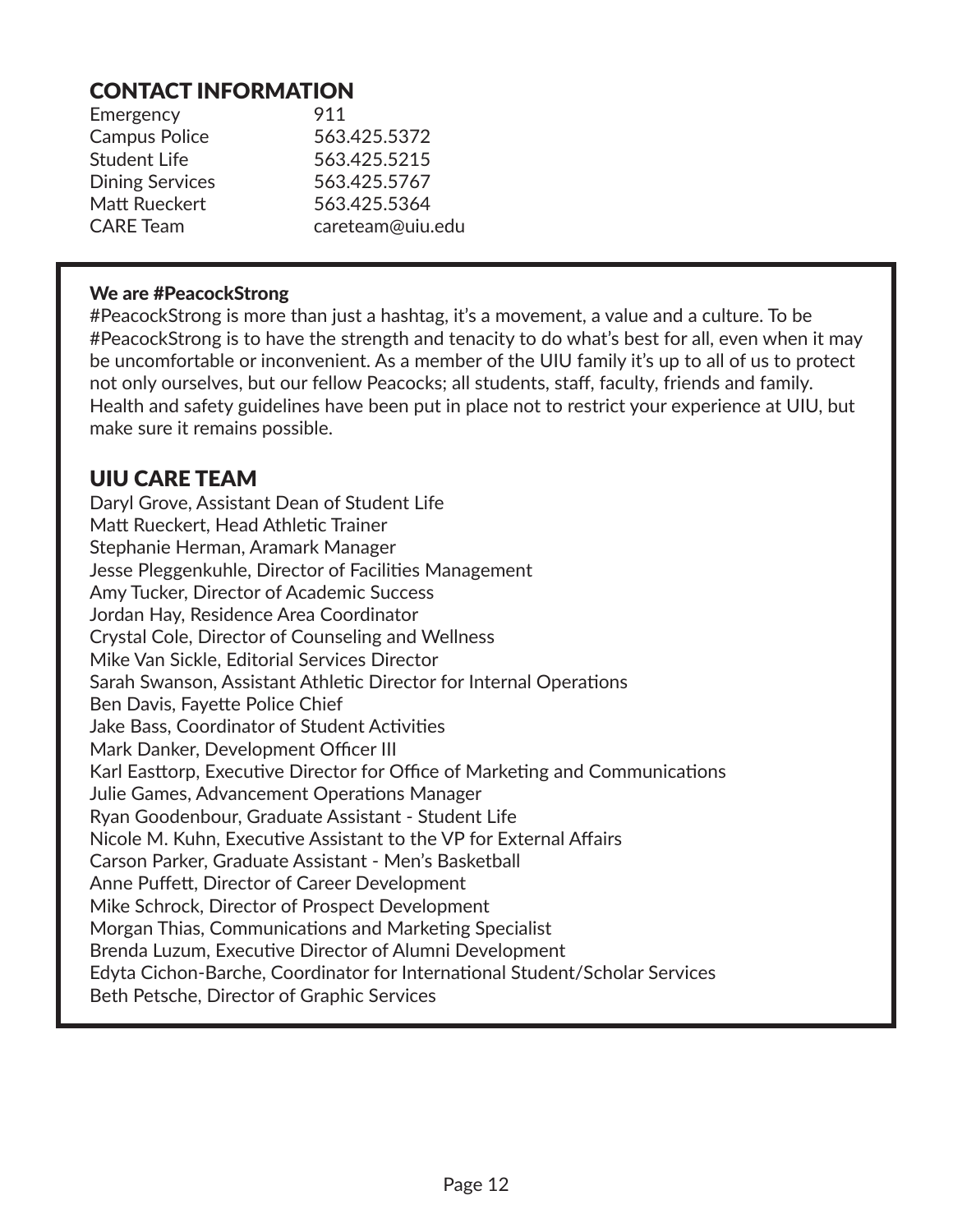#### UPPER IOWA UNIVERSITY - COVID-19 DAILY MONITORING FLOW CHART